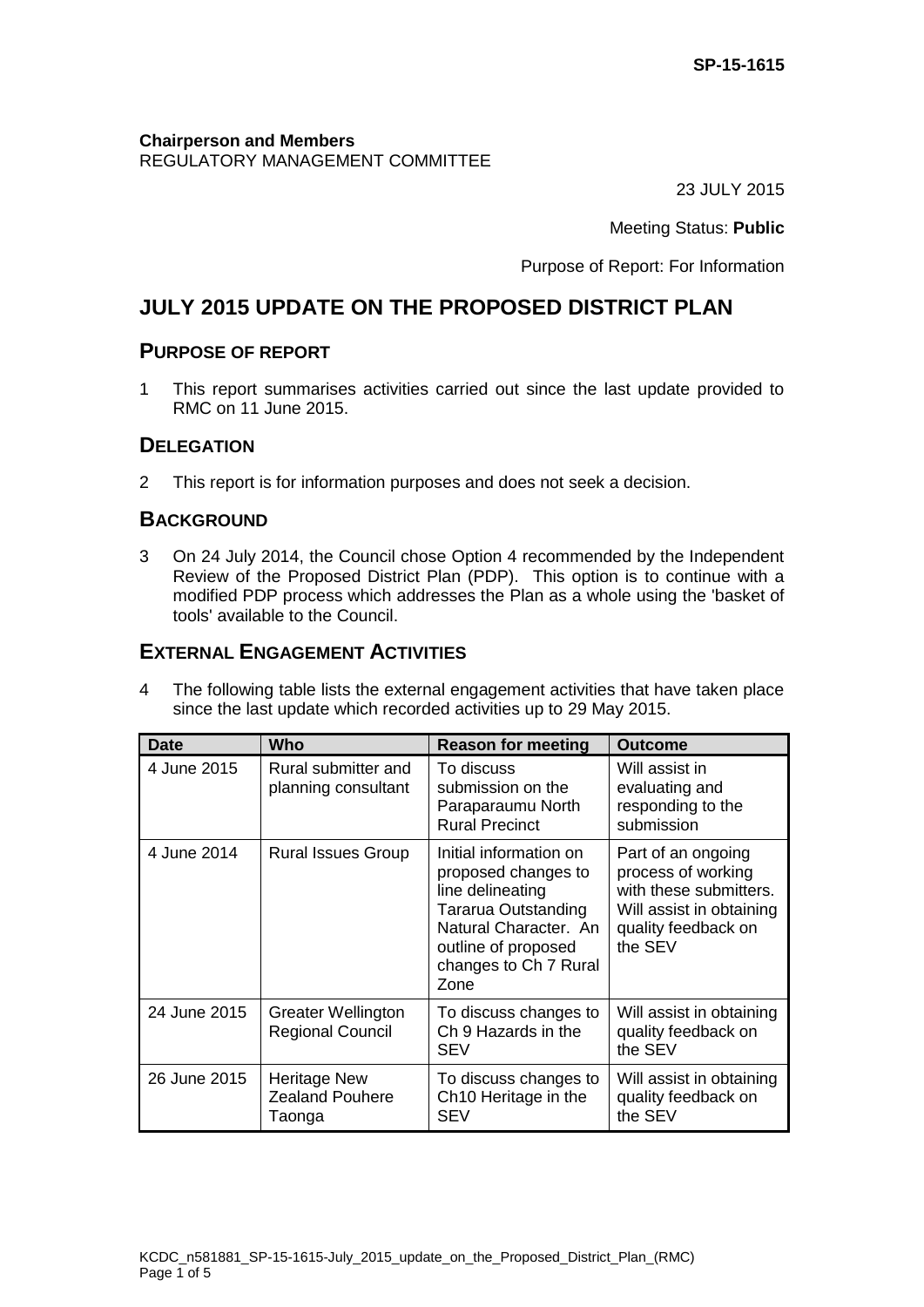| <b>Date</b> | Who                        | <b>Reason for meeting</b>                                                                                                          | <b>Outcome</b>                                             |
|-------------|----------------------------|------------------------------------------------------------------------------------------------------------------------------------|------------------------------------------------------------|
| 2 July 2015 | Paraparaumu Golf<br>Course | To discuss<br>submission points<br>related to Ch 8 Open<br>Space                                                                   | Will assist in obtaining<br>quality feedback on<br>the SEV |
| 2 July 2015 | Individual submitter       | To outstanding issues<br>following provision of<br>site specific technical<br>report on flood hazard<br>issues to the<br>submitter | Will assist in<br>identifying unresolved<br>issues         |

5 The PDP team has also been working with Customer Service staff to respond to enquiries about the fieldwork for the Urban Tree Variation.

## **INTERNAL ACTIVITIES**

- 6 The key internal activities undertaken by staff since the last update include:
	- Participation in Town Centres and Connectors meetings to ensure coordination with the PDP.
	- Release of the Submitter Engagement Version on 15 June 2015.
	- Responding to requests for further information about the Submitter Engagement Version. This includes requests for electronic copies of documents, and requests to schedule meetings during Chapter Lead dropins between 29 June and 21 August.
	- Briefing to the Council on 25 June 2015 about the PDP approach to management of business and retail activities.
	- Review of the consultation document on a proposed National Environmental Standard on plantation forestry. This will be covered in a separate presentation to this committee.
	- Health and Safety training.

#### **CONSIDERATIONS**

#### Policy considerations

7 There are no policy considerations that need to be referenced.

#### Legal considerations

8 There are no legal considerations that need to be referenced. Simpson Grierson provided legal input into the preparation of the Submitter Engagement Version of the PDP and will continue to do so as required.

## Financial considerations

9 Costs prior to 1 July are within budget for the 2014/15 financial year. Subsequent costs are within budget for the 2015/16 financial year.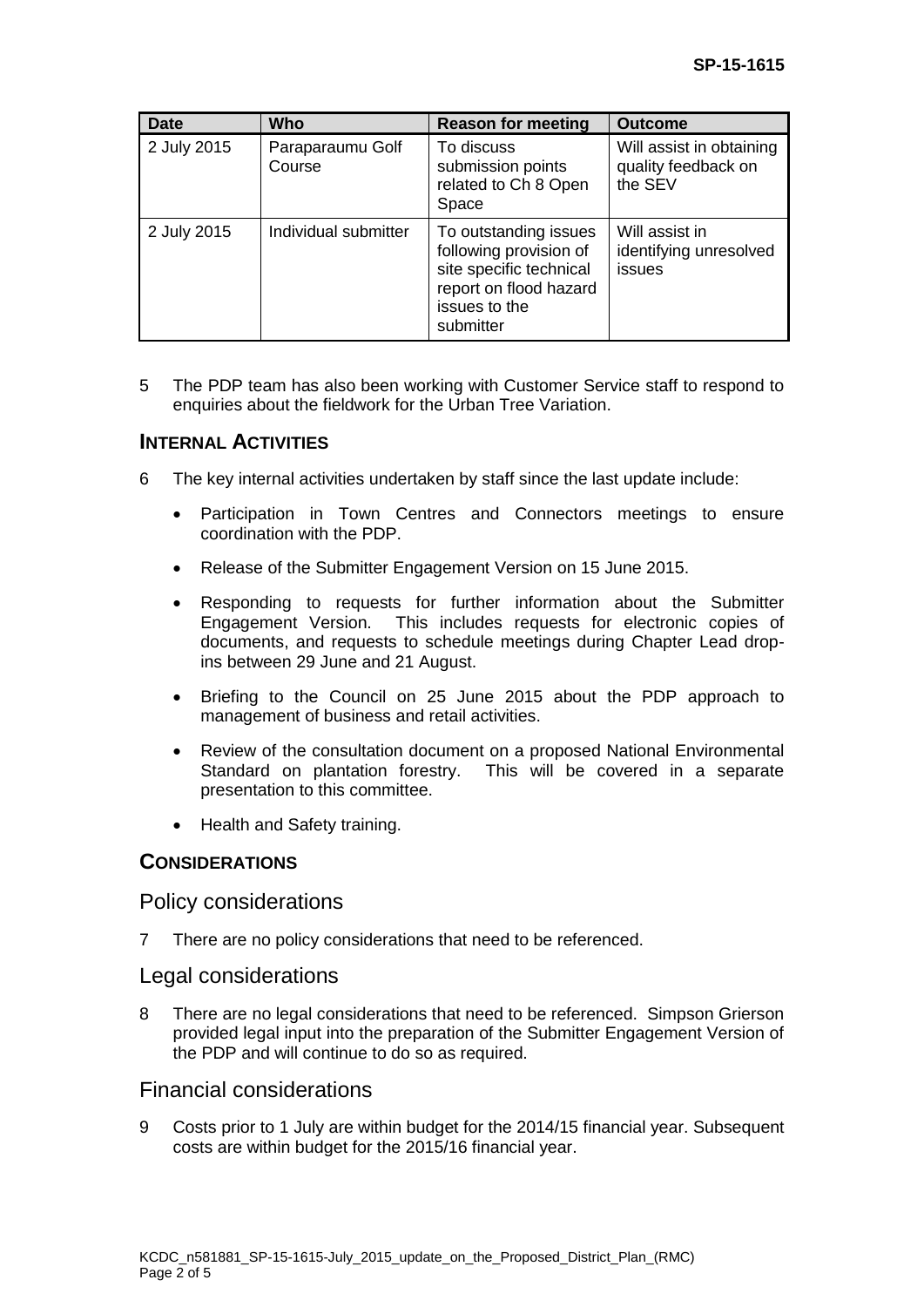#### Implementation plan update

10 The implementation plan is attached as Attachment 1.

#### Tāngata whenua considerations

11 There are no specific tāngata whenua considerations in this update report. The PDP engagement plan provides for workshops with the Tāngata Whenua Working Party.

#### **SIGNIFICANCE AND ENGAGEMENT**

#### Degree of significance

12 The PDP is now in the statutory phase between the close of submissions and the commencement of hearings. As the PDP process has already been adopted by the Council this report has a low degree of significance.

## Engagement

13 The PDP implementation plan (refer to Attachment 1) provides for additional submitter engagement and prehearing meetings which are not required under the RMA. The submitter engagement phase is specifically identified in the implementation plan and runs until March 2016. Submitters who wish to provide written feedback to the Submitter Engagement Version are being encouraged to do so by September 2015.

#### Publicity and communications

- 14 There is a Communications Plan for the PDP. In line with this, a comprehensive PDP Update Newsletter was provided to submitters when the Submitter Engagement Version was released on 15 June 2015. The newsletter provided information about:
	- The key changes made in the SEV in response to submissions
	- Matters not changed which require further discussion with submitters
	- The updated summary of submissions which has been annotated to identify submission points affected by the withdrawal of provisions
	- The proposed urban trees variation
	- Harmonisation with the Greater Wellington Regional Council
	- The process from here and opportunities for further engagement.
- 15 The council website has been updated to include the SEV and associated explanatory material.
- 16 Individual submitters have been provided with technical reports that the Council has obtained to address site specific issues they have raised. These reports relate to flood hazards, slope stability and erosion, and existing or suggested scheduled trees.
- 17 Affected submitters have been advised by letter that the summary of submissions has been annotated to identify the effect of the withdrawal of provisions on specific submission points.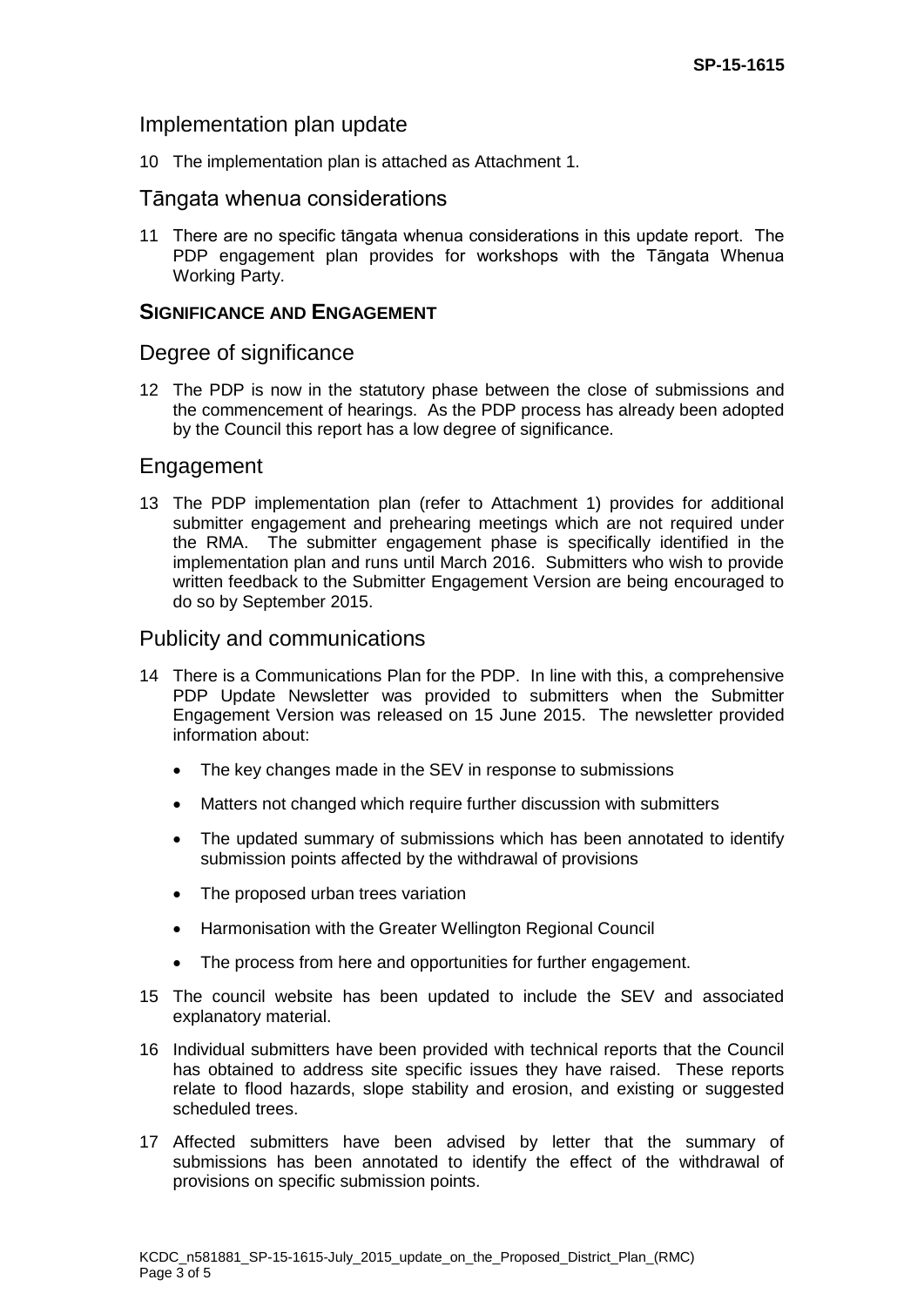- 18 A council media release on 15 June advised of a proposed variation to the PDP to provide specific details for urban trees protected under the PDP. This is to meet new Resource Management Act requirements. The council is consulting on the proposed Urban Trees Variation during June and July with the intention of notifying it by 4 September.
- 19 A further media release on 29 June advised that 6000 letters had been sent to owners or occupants of properties in urban areas with protected trees. The release explained that field workers would be out verifying data held on the Council's tree database. It also reinforced the fact that an Urban Tree Variation was being prepared and that this would give the opportunity to improve the rules relating to the trimming of trees

## **RECOMMENDATIONS**

20 That the update report be received.

| <b>Report prepared by</b>       | <b>Approved for</b><br>submission            | <b>Approved for</b><br>submission                |
|---------------------------------|----------------------------------------------|--------------------------------------------------|
| Katherine Dorofaeff             | <b>Kevin Currie</b>                          | <b>Stephen McArthur</b>                          |
| <b>Principal Policy Planner</b> | Group Manager,<br><b>Regulatory Services</b> | Group Manager,<br><b>Strategy &amp; Planning</b> |

## **ATTACHMENTS**

1 PDP Implementation Plan